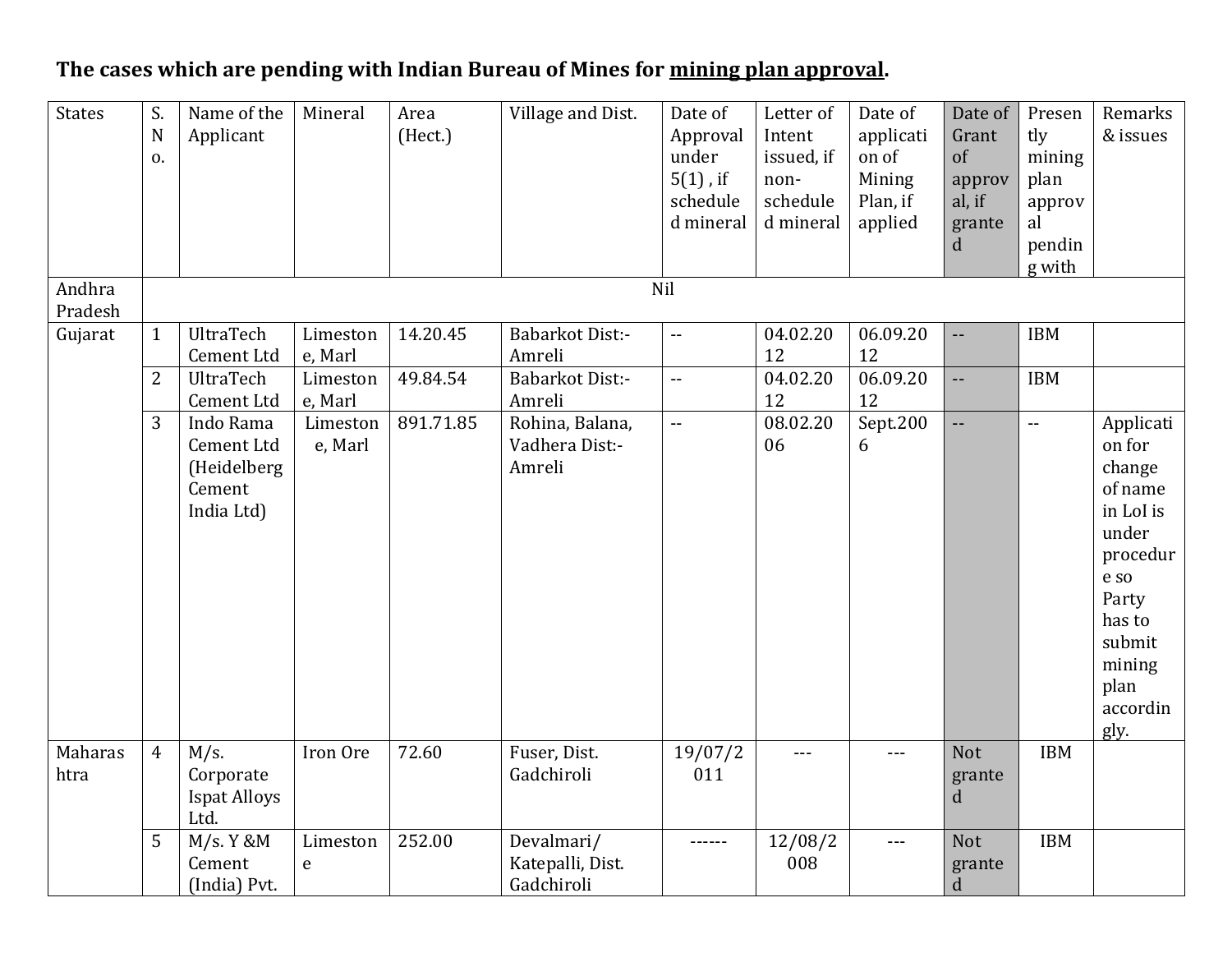|                                  | Ltd.                                                                      |                                |        |                                              |                |                     |         |                           |            |  |
|----------------------------------|---------------------------------------------------------------------------|--------------------------------|--------|----------------------------------------------|----------------|---------------------|---------|---------------------------|------------|--|
| 6                                | M/s. Gujrat<br>Ambuja<br>Cement Ltd.                                      | Limeston<br>e                  | 282.71 | Devalmari/<br>Katepalli, Dist.<br>Gadchiroli |                | 12/08/2<br>008      | ---     | <b>Not</b><br>grante<br>d | <b>IBM</b> |  |
| $\overline{7}$                   | $M/s$ .<br>Central<br>India<br>Mining<br>&Marketing<br>Corpn.<br>(CIMMCO) | Mangane<br>se Ore              | 50.00  | Bhandarbodi,<br>Dist. Nagpur                 | 13/03/2<br>006 | $---$               | $---$   | <b>Not</b><br>grante<br>d | <b>IBM</b> |  |
| 8                                | $M/s$ .<br>Jagadamba<br>Power and<br>Alloys Ltd.                          | Mangane<br>se Ore              | 90.95  | Bhandarbodi,<br>Dist. Nagpur                 | 14/12/2<br>005 | $---$               | ---     | <b>Not</b><br>grante<br>d | <b>IBM</b> |  |
| 9                                | M/s. Viraj<br>Profile                                                     | Chromite                       | 43.37  | Taka, Dist.<br>Nagpur                        | 29/12/2<br>009 | $---$               | ---     | <b>Not</b><br>grante<br>d | <b>IBM</b> |  |
| $\mathbf{1}$<br>$\boldsymbol{0}$ | M/s. Veet<br><b>Rag Homes</b><br>Pvt. Ltd.                                | Mangane<br>se Ore              | 6.71   | Kachurvahi, Dist.<br>Nagpur                  | 07/10/2<br>009 | $---$               | ---     | <b>Not</b><br>grante<br>d | <b>IBM</b> |  |
| $\mathbf{1}$<br>1                | Mr. Anil M.<br>Gupta                                                      | Mangane<br>se Ore              | 4.80   | Pali, Dist. Nagpur                           | 07/08/2<br>011 | $---$               | ---     | <b>Not</b><br>grante<br>d | <b>IBM</b> |  |
| 1<br>2                           | Sou. Rachna<br>Ashis<br><b>Belorkar</b>                                   | Mangane<br>se Ore              | 26.67  | Kawtha, Dist.<br>Nagpur                      | PL to ML       | $---$               | $---$   | <b>Not</b><br>grante<br>d | <b>IBM</b> |  |
| $\mathbf{1}$<br>3                | M/s. MOIL                                                                 | Mangane<br>se Ore              | 5.62   | Satak, Dist.<br>Nagpur                       | PL to ML       | $---$               | $---$   | <b>Not</b><br>grante<br>d | <b>IBM</b> |  |
| $\mathbf{1}$<br>4                | M/s. MOIL                                                                 | Mangane<br>se Ore              | 126.84 | Gumgaon,<br>Kodegaon & Tagai<br>Dist. Nagpur | PL to ML       | $\qquad \qquad - -$ | ---     | <b>Not</b><br>grante<br>d | <b>IBM</b> |  |
| $\mathbf{1}$<br>5                | $M/s$ .<br>Minerals<br>and Metals                                         | Iron Ore<br>&Mangan<br>ese Ore | 51.79  | Satarda, Dist.<br>Sindhudurg                 | 09/06/2<br>008 | $---$               | ----    | Not<br>grante<br>d        | <b>IBM</b> |  |
| 1                                | Shri.                                                                     | Iron Ore                       | 437.93 | Asaniye, Dist.                               | 29/03/2        | $---$               | 01/02/2 | Not                       | IBM        |  |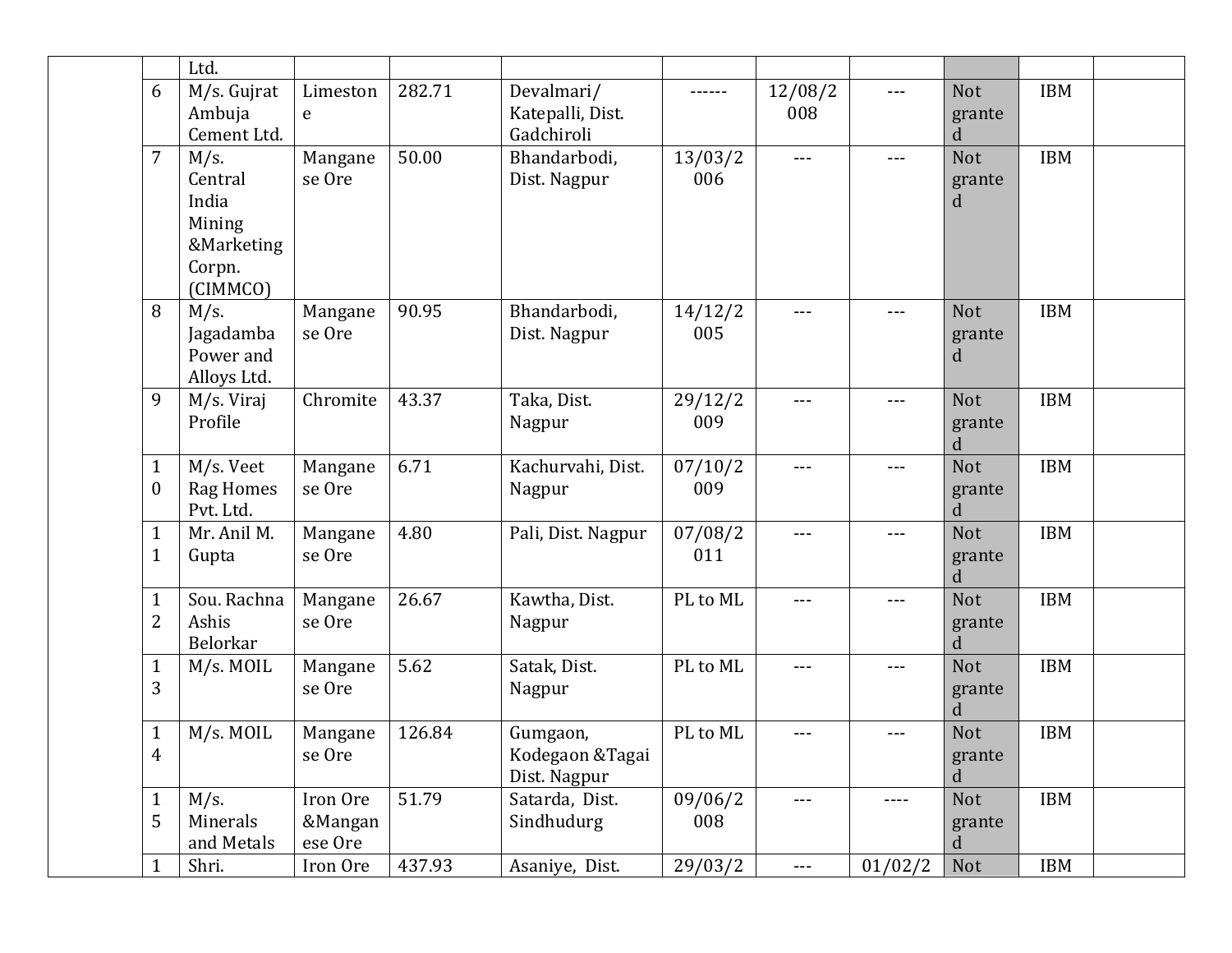| 6                                  | Shrivinas V.<br>Dempo                                     |                                    |        | Sindhudurg                     | 007            |               | 008   | grante<br>d               |            |  |
|------------------------------------|-----------------------------------------------------------|------------------------------------|--------|--------------------------------|----------------|---------------|-------|---------------------------|------------|--|
| $\mathbf{1}$<br>7                  | Shri.<br>Haroon<br>Ahamed<br>Fazlani                      | Bauxite                            | 139.05 | Mandivali, Dist.<br>Ratnagiri  | 18/06/2<br>007 | ---           | ---   | <b>Not</b><br>grante<br>d | <b>IBM</b> |  |
| $\mathbf{1}$<br>8                  | M/s Rare<br>Minerals                                      | Ilmenite,<br>Magnetit<br>e, Garnet | 17.00  | Kolthare, Dist.<br>Ratnagiri   | 17/04/2<br>007 | $---$         | $---$ | <b>Not</b><br>grante<br>d | <b>IBM</b> |  |
| $\mathbf{1}$<br>9                  | M/s Rare<br>Minerals                                      | Ilmenite,<br>Magnetit<br>e, Garnet | 10.75  | Dhbhol, Dist.<br>Ratnagiri     | 17/04/2<br>007 | $---$         | $---$ | <b>Not</b><br>grante<br>d | <b>IBM</b> |  |
| $\overline{2}$<br>$\boldsymbol{0}$ | M/s Rare<br>Minerals                                      | Ilmenite,<br>Magnetit<br>e, Garnet | 4.75   | Pawas, Dist.<br>Ratnagiri      | 17/04/2<br>007 | $---$         | $---$ | <b>Not</b><br>grante<br>d | <b>IBM</b> |  |
| $\overline{2}$<br>$\mathbf{1}$     | M/s Rare<br>Minerals                                      | Ilmenite,<br>Magnetit<br>e, Garnet | 14.00  | Dandewadi, Dist.<br>Ratnagiri  | 17/04/2<br>007 | $---$         | $---$ | <b>Not</b><br>grante<br>d | <b>IBM</b> |  |
| $\overline{2}$<br>$\overline{2}$   | M/s Rare<br>Minerals                                      | Ilmenite,<br>Magnetit<br>e, Garnet | 4.00   | Randpar, Dist.<br>Ratnagiri    | 17/04/2<br>007 | ---           | ---   | <b>Not</b><br>grante<br>d | <b>IBM</b> |  |
| $\overline{2}$<br>3                | Shri.<br>Prakash<br>Anandrao<br>Gawandi<br>a/s<br>Gaikwad | Bauxite                            | 113.53 | Javali, Dist.<br>Kolhapur      | 23/07/2<br>001 | $\frac{1}{2}$ | $---$ | <b>Not</b><br>grante<br>d | <b>IBM</b> |  |
| $\overline{2}$<br>$\overline{4}$   | Shri.<br>Prakash<br>Anandrao<br>Gawandi<br>a/s<br>Gaikwad | Bauxite                            | 26.24  | Udgiri, Dist.<br>Kolhapur      | 19/11/2<br>003 | $\frac{1}{2}$ | $---$ | <b>Not</b><br>grante<br>d | <b>IBM</b> |  |
| $\overline{2}$<br>5                | M/s. Anand<br>Mines<br>Product                            | Bauxite                            | 221.24 | Dhangarwadi,<br>Dist. Kolhapur | 28/01/2<br>003 | ---           | $---$ | <b>Not</b><br>grante<br>d | <b>IBM</b> |  |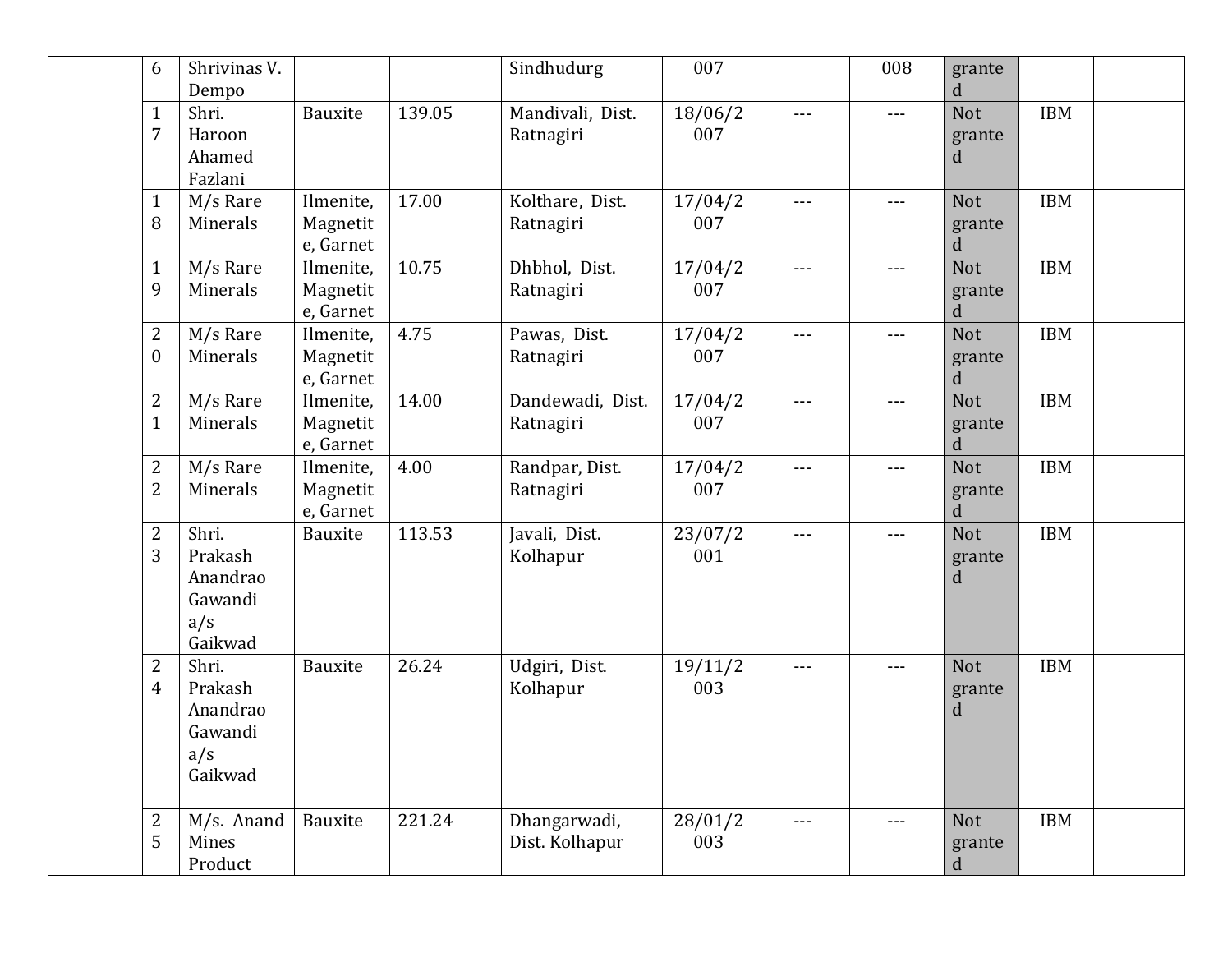|          |                  | Ltd.                                  |                  |          |                           |          |          |                     |             |            |  |
|----------|------------------|---------------------------------------|------------------|----------|---------------------------|----------|----------|---------------------|-------------|------------|--|
|          | $\overline{2}$   | $M/s$ .                               | Bauxite          | 206.37   | Talgaon &Baveli,          | 30/06/2  | $---$    | 12/30/9             | Not         | <b>IBM</b> |  |
|          | 6                | Puntambek<br>ar Mines                 |                  |          | Dist. Kolhapur            | 005      |          | 9                   | grante<br>d |            |  |
|          | $\overline{2}$   | $M/s$ .                               | Bauxite          | 369.96   | Gargoti block,            | 10/07/2  | $---$    | 25/02/2             | Not         | <b>IBM</b> |  |
|          | $\overline{7}$   | Deccan<br>Minerals                    |                  |          | Dist. Kolhapur            | 009      |          | 011                 | grante<br>d |            |  |
|          | $\overline{c}$   | $M/s$ .                               | Bauxite          | 76.61    | Pargaon, Chorte           | 07/03/2  | $- - -$  | $---$               | <b>Not</b>  | <b>IBM</b> |  |
|          | 8                | <b>Bhartesh</b><br>Contruction<br>Co. |                  |          | &Walke, Dist.<br>Raigad   | 009      |          |                     | grante<br>d |            |  |
|          | $\overline{2}$   | $M/s$ .                               | Bauxite          | 61.97    | Usroli, Sarve,            | 11/09/2  | $---$    | $\qquad \qquad - -$ | <b>Not</b>  | <b>IBM</b> |  |
|          | 9                | <b>Bhartesh</b><br>Contruction<br>Co. |                  |          | Nandgaon, Dist.<br>Raigad | 009      |          |                     | grante<br>d |            |  |
|          | 3                | $M/s$ .                               | Bauxite          | 41.79.20 | Mandle                    | 07/03/2  | $- - -$  | $---$               | <b>Not</b>  | <b>IBM</b> |  |
|          | $\boldsymbol{0}$ | <b>Bhartesh</b>                       |                  |          | &Pargaon, Dist.           | 009      |          |                     | grante      |            |  |
|          |                  | Contruction<br>Co.                    |                  |          | Raigad                    |          |          |                     | d           |            |  |
|          | 3                | M/s. Murli                            | Limeston         | 695.72   | Chedvi, Dist.             | -----    | 28/02/2  | $\frac{1}{2}$       | <b>Not</b>  | <b>IBM</b> |  |
|          | $\mathbf{1}$     | Industries<br>Ltd.                    | e                |          | Chandrapur                |          | 006      |                     | grante<br>d |            |  |
|          | 3                | Shri.                                 | Laterite         | 24.3     | Pandharwani,              | -----    | 12/12/2  | $---$               | <b>Not</b>  | <b>IBM</b> |  |
|          | $\overline{2}$   | Subhash<br>Ramchandr                  |                  |          | Dist. Chandrapur          |          | 008      |                     | grante<br>d |            |  |
|          |                  | arao Dhote                            |                  |          |                           |          |          |                     |             |            |  |
|          | 3                | Shri. Raja                            | Limeston         | 47.12    | Bahilampur Dist.          | -----    | 15/07/2  | $\frac{1}{2}$       | <b>Not</b>  | <b>IBM</b> |  |
|          | 3                | Khanderao<br>Deshmukh                 | e<br>&Dolomit    |          | Yavatmal                  |          | 008      |                     | grante<br>d |            |  |
|          |                  | Palsikar                              | e                |          |                           |          |          |                     |             |            |  |
|          | 3                | M/s. Jaiswal                          | Mangane          | 61.45    | Ramdongari, Dist.         | 01/12/2  | $---$    | $---$               | Not         | <b>IBM</b> |  |
|          | $\overline{4}$   | Neco Ltd.                             | se Ore           |          | Nagpur                    | 006      |          |                     | grante<br>d |            |  |
| Rajastha | 3                | $M/s$ .                               | Maganes          | 4.9992   | Sardarpura/Rajsa          | 09-12-13 | 30-12-14 | 11.08.20            | Not         | <b>IBM</b> |  |
| n        | 5                | Starlight                             | e, yellow        |          | mand                      |          |          | 15                  | approv      |            |  |
|          |                  | Mincem                                | ochre<br>and red |          |                           |          |          |                     | ed          |            |  |
|          |                  |                                       |                  |          |                           |          |          |                     |             |            |  |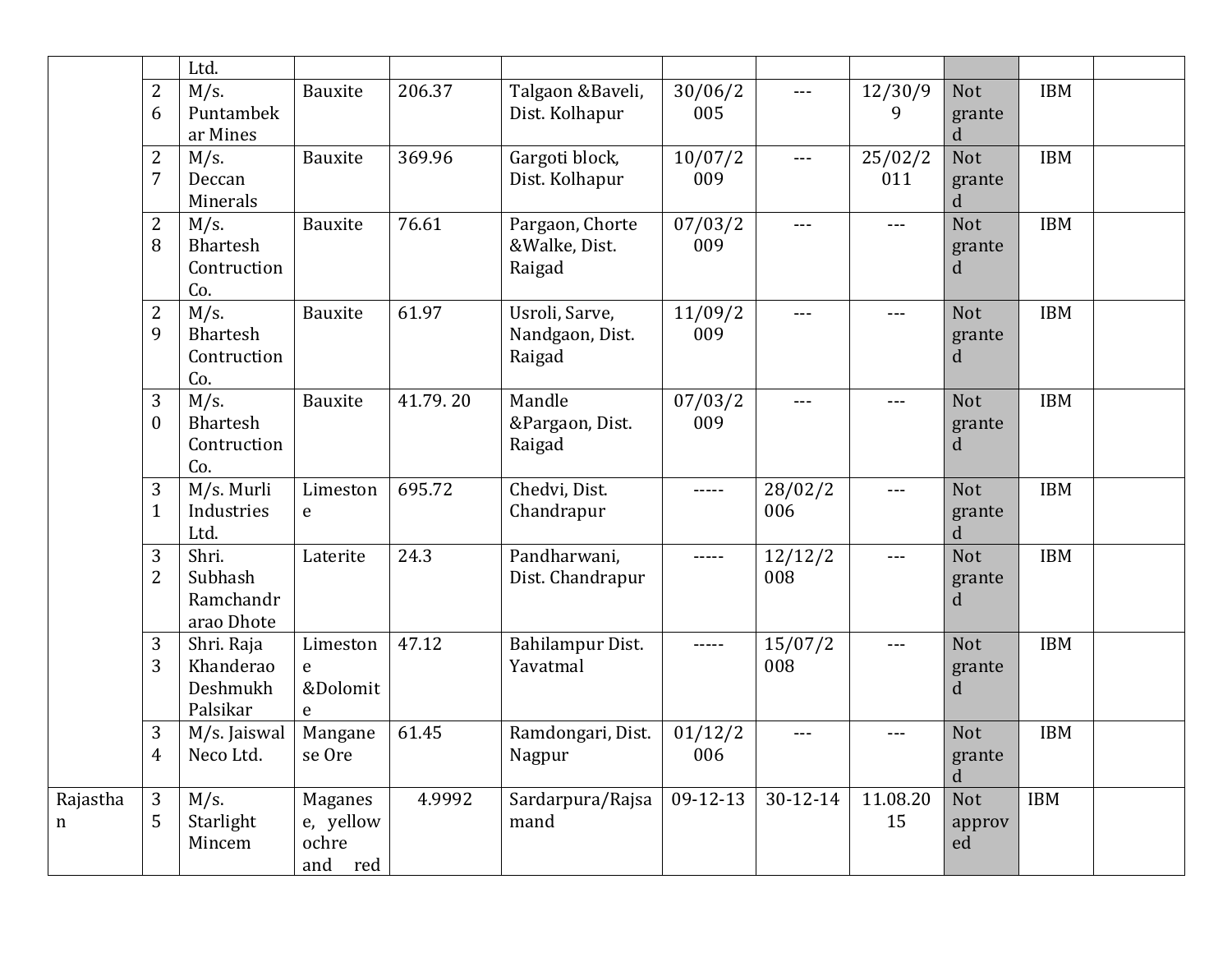|                   |    |                                                                | ochre                                        |                                       |                                       |                          |                           |          |                          |            |                |
|-------------------|----|----------------------------------------------------------------|----------------------------------------------|---------------------------------------|---------------------------------------|--------------------------|---------------------------|----------|--------------------------|------------|----------------|
| Madhya<br>Pradesh |    |                                                                |                                              |                                       |                                       | Nil                      |                           |          |                          |            |                |
| Chhattisg<br>arh  | 36 | $M/s$ KP<br>Cement<br>Manufactur<br>ing<br>Company<br>Pvt.Ltd. | Lime Stone                                   | 187-68                                | Hardi, Durg                           | $\overline{\phantom{0}}$ | 23.11.201<br>$\mathbf{1}$ | 12.10.12 | $\overline{\phantom{a}}$ | <b>IBM</b> |                |
| Jharkhan<br>d     | 37 | $M/s$ AML<br>Ltd.                                              | Iron ore<br>(ML)                             | 155.21 Ha.                            | <b>Bokna</b><br>(West<br>Singhbhum)   | 16.08.20<br>05           |                           |          | It relates to IBM        |            |                |
|                   | 38 | M/s<br>Balmukun<br>d Sponge<br>& Iron Ltd.                     | Iron ore<br>(ML)                             | 373.25 Ha.                            | Lapunga etc<br>(West<br>Singhbhum)    | 24.08.20<br>06           |                           |          | It relates to IBM        |            |                |
|                   | 39 | M/s Jindal<br>Steel &<br>Power Ltd.                            | Iron ore<br>(ML)                             | 537.00 Ha.                            | Ghatkuri (R.F)<br>(West<br>Singhbhum) | 24.08.20<br>07           |                           |          | It relates to IBM        |            |                |
|                   | 40 | M/s<br>Nilanchal<br>Iron &<br>Power Ltd.                       | Iron ore<br>(ML)                             | 437.00 Ha.                            | Silpungi etc.<br>(West<br>Singhbhum)  | 17.12.20<br>08           |                           |          | It relates to IBM        |            |                |
| Odisha            | 41 | Keonjhar                                                       | $M/s$ .<br>Orissa<br>Sponge<br>Iron Ltd.     | Garjantoli<br>$\&$<br>Kadamdihi       | 459                                   | Iron                     | 17.07.02                  |          |                          |            | 11.01.20<br>05 |
|                   |    | Keonjhar                                                       | <b>SMC</b><br>Power &<br>Generatio<br>n Ltd. | Khandaban<br>dh &<br>Baitarni<br>R.F. | 246.039                               | Iron                     | 07.04.20<br>10            |          |                          |            | 12.04.20<br>11 |
|                   |    | Keonjhar                                                       | K.C.<br>Pradhan                              | Nayagarh                              | 24.57                                 | Iron                     | 05.12.03                  |          |                          |            | 07.01.20<br>13 |
|                   |    | Sundargar<br>h                                                 | J.N.Pattna<br>ik                             | Bhanjapali                            | 4.916                                 | Iron                     | 19.12.01                  |          |                          |            | 20.06.20<br>03 |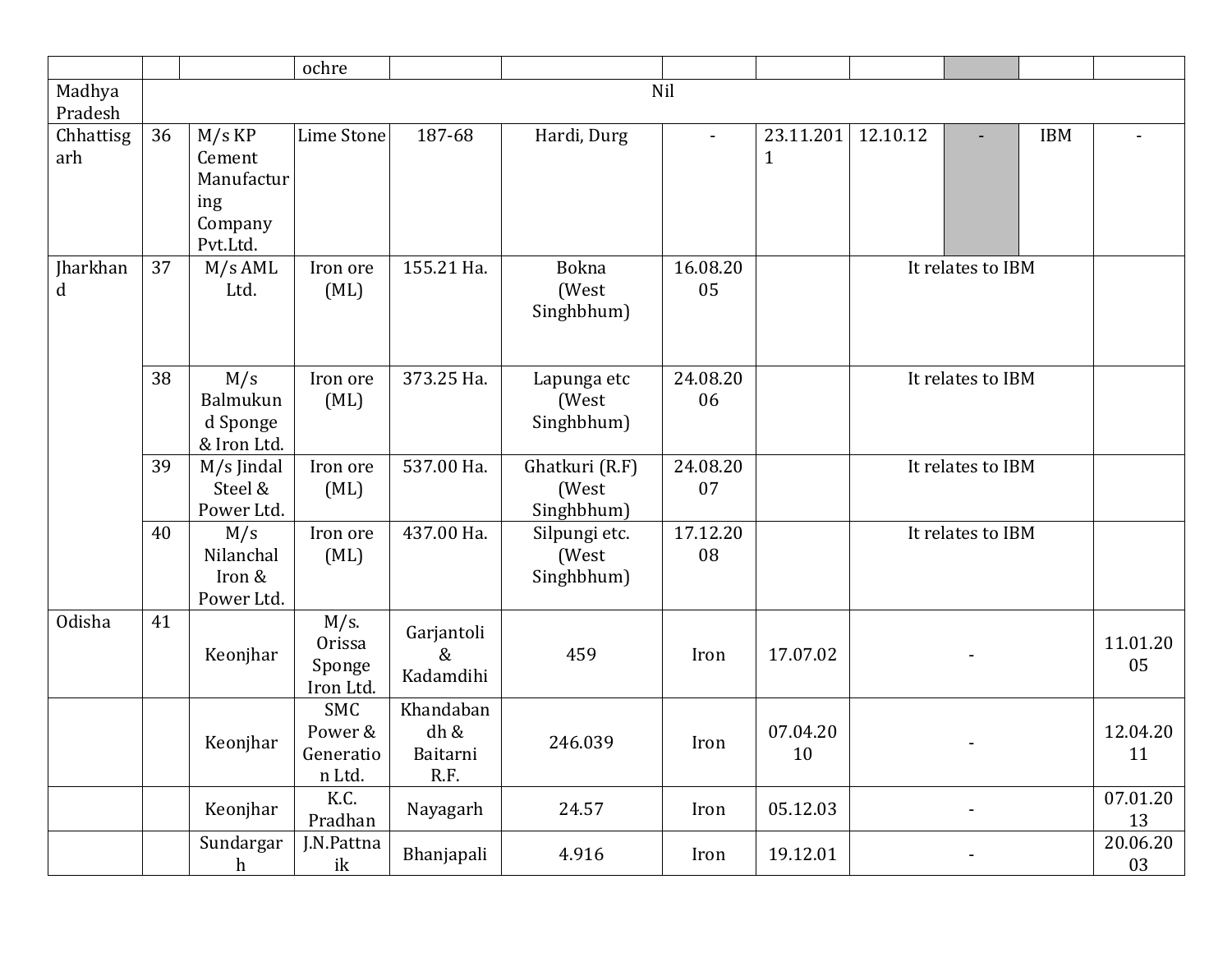| Sundargar<br>h | M/s.<br>National<br>Enterpris<br>es       | Segasahi                              | 41.144  | Iron                    | <b>NA</b><br>However<br>LoI<br>issued on<br>20.12.19       |                | 02.07.20<br>10 |
|----------------|-------------------------------------------|---------------------------------------|---------|-------------------------|------------------------------------------------------------|----------------|----------------|
| Sundargar<br>h | M/s.<br>National<br>Enterpris<br>es.      | Adaghat                               | 15.074  | Iron                    | 97<br>04.10.20<br>00                                       |                | 02.07.20<br>10 |
| Keonjhar       | M/s.Deep<br>ak Steel<br>& Power<br>Ltd.   | Khandaban<br>dh &<br>Baitarni<br>R.F. | 38.687  | Iron &<br>Mangane<br>se | <b>NA</b><br>However<br>LoI<br>issued on<br>20.08.20<br>07 |                | 11.01.20<br>08 |
| Keonjhar       | M/s. OCL<br>India Ltd.                    | Kundaposi                             | 45.131  | Iron &<br>Mangane<br>se | 29.09.20<br>08                                             |                | 24.03.20<br>09 |
| Keonjhar       | M/s.Shre<br>e<br>Metaliks<br>Ltd.         | Khandaban<br>dh &<br>Baitarni<br>R.F. | 35.774  | Iron &<br>Mangane<br>se | 13.04.07                                                   |                | 11.01.20<br>08 |
| Keonjhar       | $M/s$ .Prak<br>ash<br>Industrie<br>s Ltd. | Sirkagutta                            | 19.532  | Iron &<br>Mangane<br>se | 17.06.09                                                   |                | 06.07.20<br>10 |
| Keonjhar       | $M/s.$ OMC<br>Ltd.                        | Kunduripa<br>ni &<br>Chormalda        | 416.835 | Iron &<br>Mangane<br>se | 06.11.20<br>07                                             |                | Not<br>applied |
|                | Keonjhar   D.C. Jain                      | Sidhamatha<br>R.F                     | 257.784 | Iron &<br>Mangane<br>se | 04.03.83                                                   |                | 26.08.20<br>08 |
| Keonjhar       | Dr. S.<br>Pradhan                         | Sidhamatha<br>R.F                     | 94.256  | Iron &<br>Mangane<br>se | 04.03.83                                                   |                |                |
| Keonjhar       | Dr. S.                                    | Kalaparbat                            | 152.927 | Iron &                  | 08.04.99                                                   | $\blacksquare$ | 08.02.20       |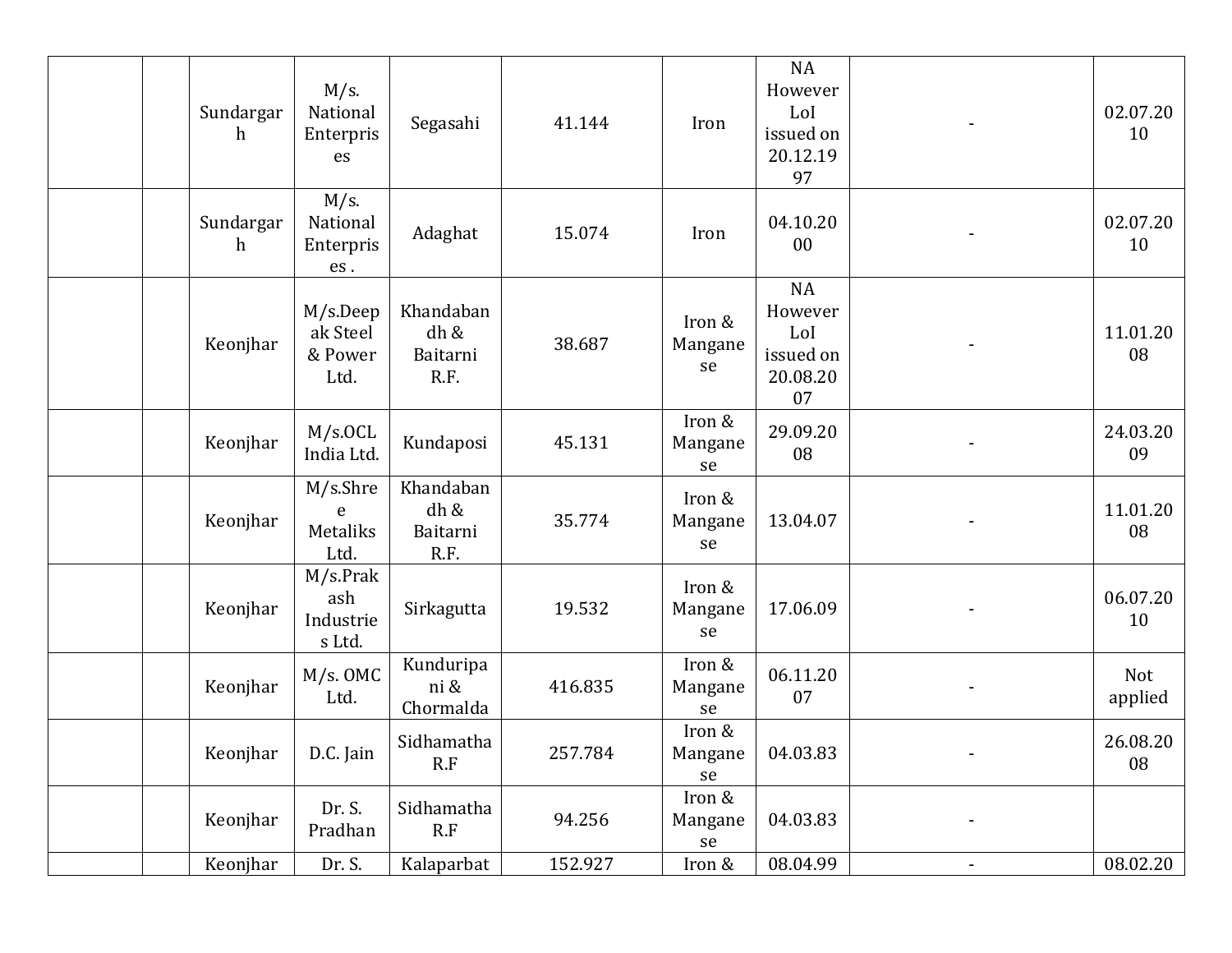|                                               | Pradhan                                       |                                    |                    | Mangane<br>se               |                                                            |                     | 08             |
|-----------------------------------------------|-----------------------------------------------|------------------------------------|--------------------|-----------------------------|------------------------------------------------------------|---------------------|----------------|
| Keonjhar<br>$\&$<br>Sundargar<br>$\mathbf{h}$ | M/s<br>OMC Ltd                                | Malangatoli                        | 4051.67<br>1040.17 | Iron &<br>Mangane<br>se     | 20.12.20<br>00                                             |                     |                |
| Sundargar<br>$\mathbf h$                      | M/s.<br>Pradhan<br>Associate<br>${\mathbf S}$ | Rengalbeda<br>& Segasahi           | 484.75             | Iron &<br>Mangane<br>se     | NA<br>However,<br>LoI<br>issued on<br>13.11.19<br>91       |                     | 30.01.20<br>06 |
| Keonjhar                                      | Miter Sen                                     | Katasahi                           | 21.356             | Mangane<br>se               | NA<br>However<br>LoI<br>issued on<br>08.01.20<br>04        |                     |                |
| Sundargar<br>h                                | Rudrasen<br>Sindhu                            | Bhanjapali,<br>Koira               | 65.71              | Mangane<br>se               | 14.12.19<br>99                                             |                     | 28.06.20<br>10 |
| Sundargar<br>$\mathbf h$                      | Sri<br>Jagadish<br>Mishra                     | Sarkunda<br>R.F.                   | 19.6               | Mangane<br>se               | NA<br>However<br>LoI<br>issued on<br>07.09.93              |                     | 28.03.19<br>94 |
| Kalahandi<br>$\&$<br>Rayagada                 | $M/s.$ OMC<br>Ltd.                            | Lanjigarh<br>(Niyamgiri<br>$R.F$ ) | 721.323            | Bauxite                     | <b>NA</b><br>However<br>LoI<br>issued on<br>05.10.20<br>04 |                     | 18.12.20<br>08 |
| Jajpur                                        | Balasore<br>Alloys<br>Ltd.                    | Kaliapani                          | 35.6               | Chromite                    | 04.03.83                                                   |                     | 10.04.20<br>12 |
| Sundargar<br>h                                | Sri V.P.<br>Sinha                             | Uduruma                            | 39.88              | Limeston<br>e &<br>Dolomite |                                                            | 2357/SM Dt.28.07.05 |                |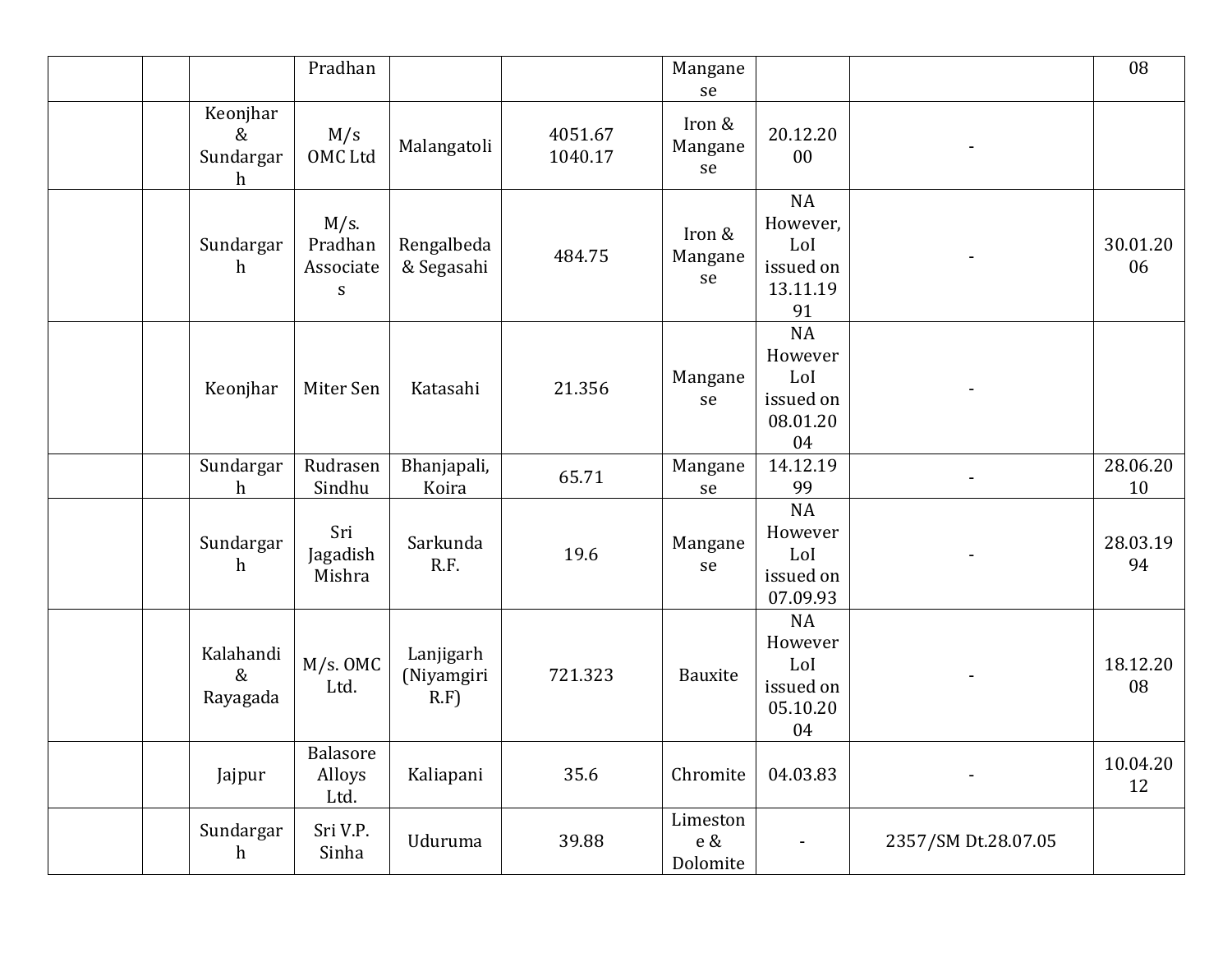| Keonjhar                      | M/s.<br><b>MESCO</b><br>Ltd.                   | Kadakala,<br>Luhakala,<br>Pidapokhar<br><i>i</i> and<br>Sundra | 1519.98 | Iron                    | 07.01.99                                                   |                | Not<br>applied |
|-------------------------------|------------------------------------------------|----------------------------------------------------------------|---------|-------------------------|------------------------------------------------------------|----------------|----------------|
| Sundergar<br>h                | M/s. OMC<br>Ltd.                               | Uskunda                                                        | 560.52  | Iron                    | <b>NA</b><br>However<br>LoI<br>issued on<br>29.09.19<br>80 |                | Not<br>applied |
| Sundergar<br>h                | $M/s$ .<br>Nilachala<br>Ispat<br>Nigam<br>Ltd. | Kadalia,<br>Mithrida<br>etc.                                   | 874.29  | Iron                    | 20.05.99                                                   |                | 24.08.20<br>10 |
| Keonjhar                      | Sri J. N.<br>Pattanaik                         | Unchabali,<br>Nayagarh                                         | 57.5    | Iron &<br>Mangane<br>se | 24.10.03                                                   |                | 06.08.20<br>04 |
| Sundergar<br>$\mathbf h$      | M/s. M.G.<br>Mohanty                           | Komando                                                        | 153.472 | Iron &<br>Mangane<br>se | NA<br>However<br>granted<br>on<br>23.05.19<br>85           |                | Not<br>applied |
| Sundergar<br>$\boldsymbol{h}$ | M/s. OMC<br>Ltd.                               | Kalta                                                          | 294.8   | Mangane<br>se           | <b>NA</b><br>However<br>LoI<br>issued on<br>22.10.19<br>82 |                | Not<br>applied |
| Koraput                       | M/s. OMC<br>Ltd.                               | Kodingama<br>$li$ P.F                                          | 428.31  | Bauxite                 | $\rm NA$<br>However<br>LoI<br>issued on<br>01.02.19<br>99  |                | 23.12.20<br>15 |
| Dhenkanal                     | $M/s$ .                                        | Tangarapa                                                      | 505.26  | Chromite                | $\rm NA$                                                   | $\blacksquare$ | Not            |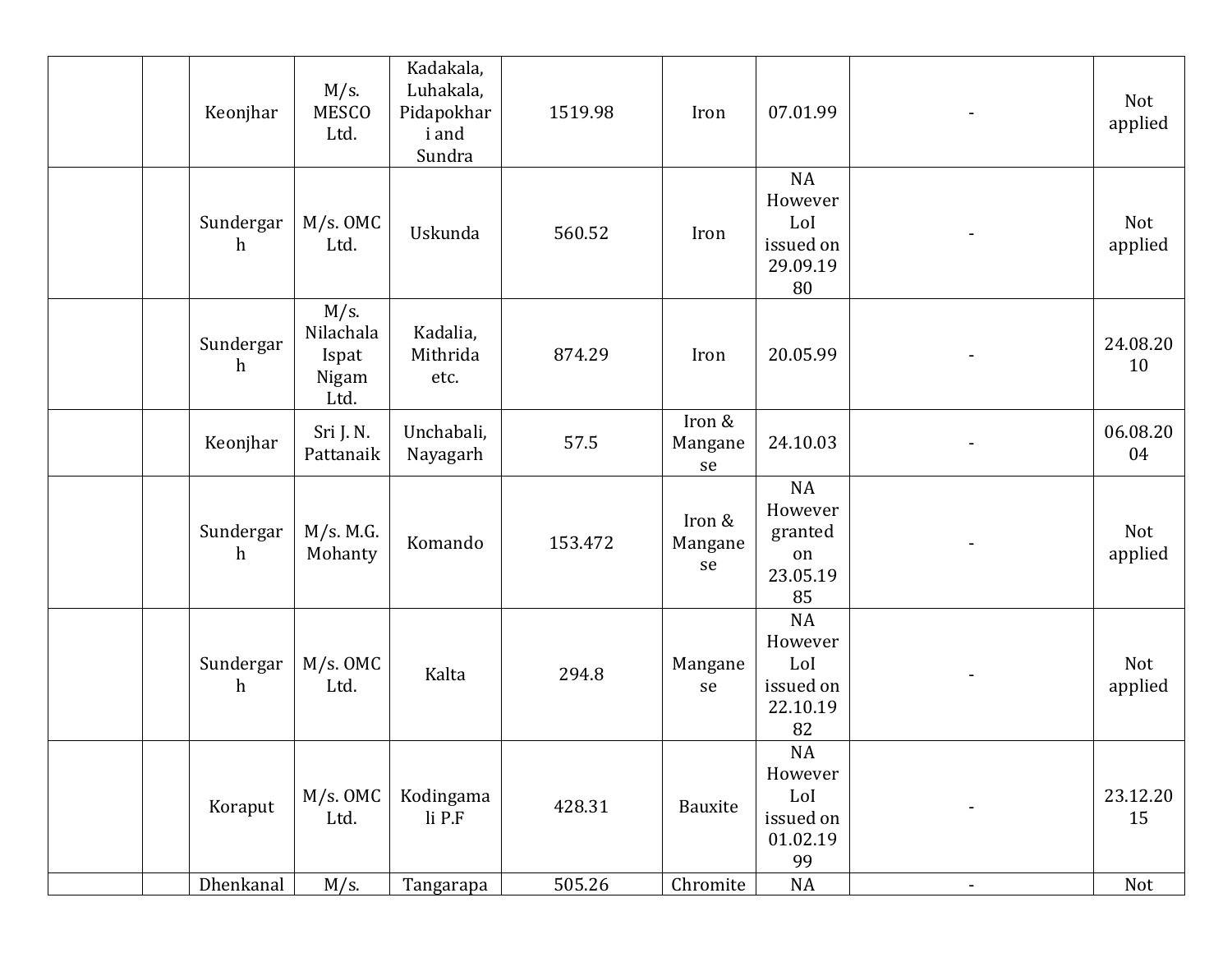|              | <b>IDCOL</b>            | $\mathbf d$           |         |            | However,<br>LoI       |                         | applied        |
|--------------|-------------------------|-----------------------|---------|------------|-----------------------|-------------------------|----------------|
|              |                         |                       |         |            | issued on             |                         |                |
|              |                         |                       |         |            | 14.03.19              |                         |                |
|              |                         |                       |         |            | 86                    |                         |                |
| Jajpur       | $M/s$ .<br><b>IDCOL</b> | Ostopal &<br>Tailangi | 155.537 | Chromite   | 14.12.92              |                         | 18.04.20<br>06 |
|              |                         |                       |         |            | NA                    |                         |                |
|              |                         |                       |         |            | However,              |                         |                |
|              |                         |                       |         |            | grant                 |                         |                |
| Jajpur       | M. Aikath               | Ostapal               | 56.656  | Chromite   | order                 |                         |                |
|              |                         |                       |         |            | issued on<br>29.06.19 |                         |                |
|              |                         |                       |         |            | 91                    |                         |                |
|              | Sri M.R.                |                       |         |            |                       |                         | Not            |
| Bolangir     | Dash                    | Dudukamal             | 49.96   | Graphite   |                       | 11866/MG Dt.01.11.85    | applied        |
|              |                         | Bhojapur              |         | Limeston   |                       |                         |                |
| Sundergar    | K. C.                   | and                   | 18.044  | $e\,\&$    |                       | 11680/MG Dt.23.12.97    | Not            |
| $\mathbf{h}$ | Pradhan                 | kandrakela            |         | Dolomite   |                       |                         | applied        |
| Sundergar    | K. C.                   |                       |         | Limeston   |                       |                         | Not            |
| $\mathbf{h}$ | Pradhan                 | Lainga                | 57.207  | e &        |                       | 9001/MG Dt.02.09.95     | applied        |
|              |                         |                       |         | Dolomite   |                       |                         |                |
| Sundergar    | M/sShiva                |                       |         | Limeston   |                       |                         |                |
| $\mathbf{h}$ | Cement                  | Kutra                 | 63.956  | $e\,\&$    |                       | 5919/MG<br>Dt.22.05.92  |                |
|              | Ltd.                    |                       |         | Dolomite   |                       |                         |                |
|              | $M/s$ .<br>Sulaksha     |                       |         |            |                       |                         |                |
|              | ni Mines                |                       |         |            |                       |                         | 10.06.20       |
| Kalahandi    | &                       | Karanga               | 15.666  | Ruby       |                       | 7920/SM Dt.27.06.01     | 09             |
|              | minerals                |                       |         |            |                       |                         |                |
|              | (P) Ltd.                |                       |         |            |                       |                         |                |
|              | $M/s$ .                 |                       |         |            |                       |                         |                |
|              | Pradhan                 |                       | 58.704  |            |                       | dt. 20.06.05<br>6325/SM | Not            |
| Koraput      | Industrie               | Bainibasa             |         | Graphite   | $\blacksquare$        |                         | applied        |
|              | s Ltd.                  |                       |         |            |                       |                         |                |
| Koraput      | $M/s$ .                 | Srilijor              | 39.678  | Mangane    | NA                    |                         | Not            |
|              | Pradhan                 |                       |         | ${\sf se}$ | However,              |                         | applied        |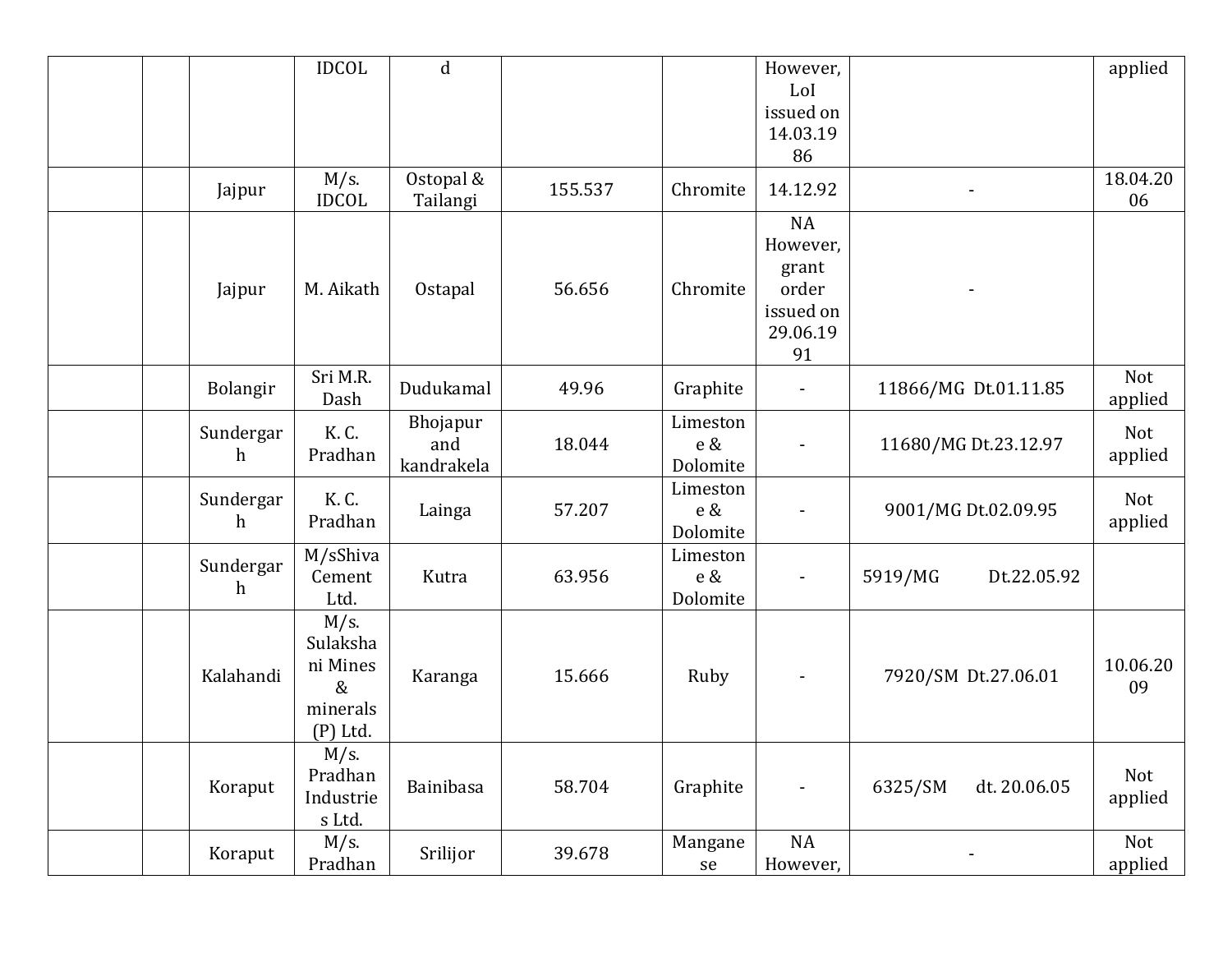|                           | Associate<br>S                                                    |                                                 |         |                                 | LoI<br>issued on<br>18.11.04 |                              |                |
|---------------------------|-------------------------------------------------------------------|-------------------------------------------------|---------|---------------------------------|------------------------------|------------------------------|----------------|
| Kalahandi                 | $M/s$ .<br>Sulaksha<br>ni Mines<br>$\&$<br>minerals<br>$(P)$ Ltd. | Poiguda &<br>Badatiking<br>a                    | 22.602  | Ruby                            |                              | 7923/SM Dt.27.06.01          | 30.05.20<br>03 |
| Sambalpur                 | M/s<br>Pradhan<br>Industrie<br>s Ltd.                             | Medinipur                                       | 39.496  | Graphite                        |                              | 5032/SM Dt.06.05.92          | Not<br>applied |
| Sundargar<br>$\mathbf{h}$ | M/s. Sita<br>Cement<br>Ltd.                                       | Raibugua &<br>Pugraposhi                        | 26.265  | Limeston<br>$e\,\&$<br>Dolomite |                              | 67/SM Dt.07.01.10            | 07.03.20<br>11 |
| Kalahandi                 | $M/s$ .<br>Sanjukta<br>Gems                                       | Pipal Padar<br>$\&$<br>Sarigipali               | 17.122  | Cat's eye                       |                              | 7496/SM Dt. 02.07.05         | 18.01.20<br>07 |
| Anugul                    | M/s. M.C.<br>Ltd.                                                 | Ballinda &<br>Sikisar                           | 75.37   | Sand                            |                              | 7431/SM Dt.24.09.04          | Not<br>applied |
| Anugul                    | M/s. M.C.<br>Ltd.                                                 | Gurujanga<br>& Siriguda                         | 127.757 | Sand                            |                              | 8327/SM Dt.18.10.04          | Not<br>applied |
| Keonjhar                  | M/s. OMC<br>Ltd.                                                  | SGBK,<br>Keonjhar                               | 1011.5  | Iron &<br>Mangane<br>se         | 13.12.19<br>93               |                              |                |
| Keonjhar                  | Sri M.R.<br>Dash                                                  | <b>Bhulbera</b><br>(Khuntapa<br>ni)<br>Keonjhar | 68.63   | Iron                            | 27.03.19<br>86               |                              |                |
| Malkangiri                | $M/s$ .<br>Kaustuv<br>Mining &<br>Smelting<br>$(P)$ Ltd.          | Kamarpalli<br>No.1<br>Malkangiri                | 19      | Tin                             |                              | dt.<br>9767/SM<br>22.11.2004 | 08.08.20<br>08 |
| Rayagada                  | Shri.<br>Bijay Ku                                                 | Paikadakul<br>guda,                             | 41.485  | Gem<br>stone                    |                              | 11915/SM<br>dt. 15.10.2001   | 18.01.20<br>07 |